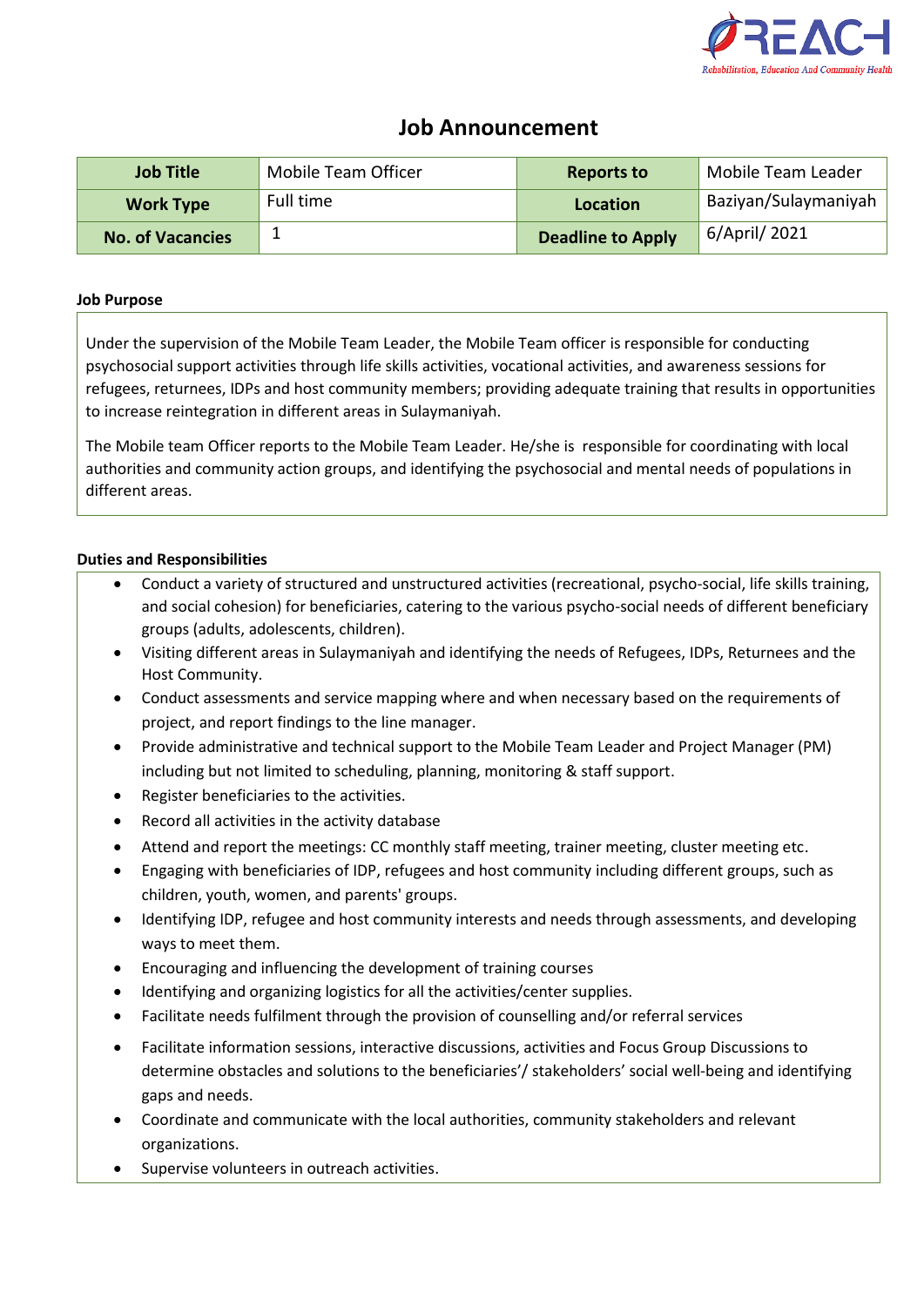

- Implement and supervise Community Action Groups (CAGs) and volunteers in awareness raising sessions and supervise volunteers in outreach activities through non-formal education activities with target groups (children, youth, adults).
- Collect/ share/ report success stories, photo stories, and case studies.
- Participate and work cooperatively within a team environment.
- Documentation, data collection, analysis, and final outcomes report for CC Coordinator.
- Documentation of all activities and outcomes and submitting regular reports.
- Ensure programming is on track in absence of direct supervisor, reporting daily on important issues that require supervisor feedback and decision making.
- Maintain daily attendance registers and monthly inventory sheets for each activity conducted.
- Ensure a safe, friendly and non-discriminatory environment is upheld during all activities.
- Participate in meetings and trainings in and outside the centers and/or in REACH offices when requested.
- Represent REACH and the project with relevant government and non-government agencies.
- Prepare monthly schedule and plan for training and ensure conducting the training.
- Provide training courses required for the refugees, returnees, IDP and host community.
- Follow policies and procedures of REACH.
- Ability to follow instructions and collaborate with his/her supervisor.

## **Qualification**

- University Degree in a related field (Community Development, Social Work, Psychology, Public Relations etc);
- Two years of relevant work experience;
- Strong knowledge of psycho-social programming in the humanitarian context.
- Fluency in written and spoken English, Arabic and Kurdish, excellent writing and reporting skills.

## KNOWLEDGE, SKILLS AND ABILITIES

(The knowledge, skills and attitudes required for satisfactory job performance)

- Community skills: knowledge and understanding of community and social issues with negotiation skills.
- Research and report writing skills with the ability to interpret and present data.
- Demonstrated flexibility and creativity in communicating, planning and problem solving, outreach and community work.
- Fluency in written and spoken English, Arabic and Kurdish, excellent writing and reporting skills.
- Proficiency with MS Office software required (Outlook, Word, Excel, PowerPoint, One Drive, Share Point, etc.).
- Proven ability to learn quickly, take initiative, and be accountable for results.
- Excellent listening skills and confidence in talking to people both in groups and on a one-to-one basis.
- Existing relationship with local government and community leaders is highly preferred.